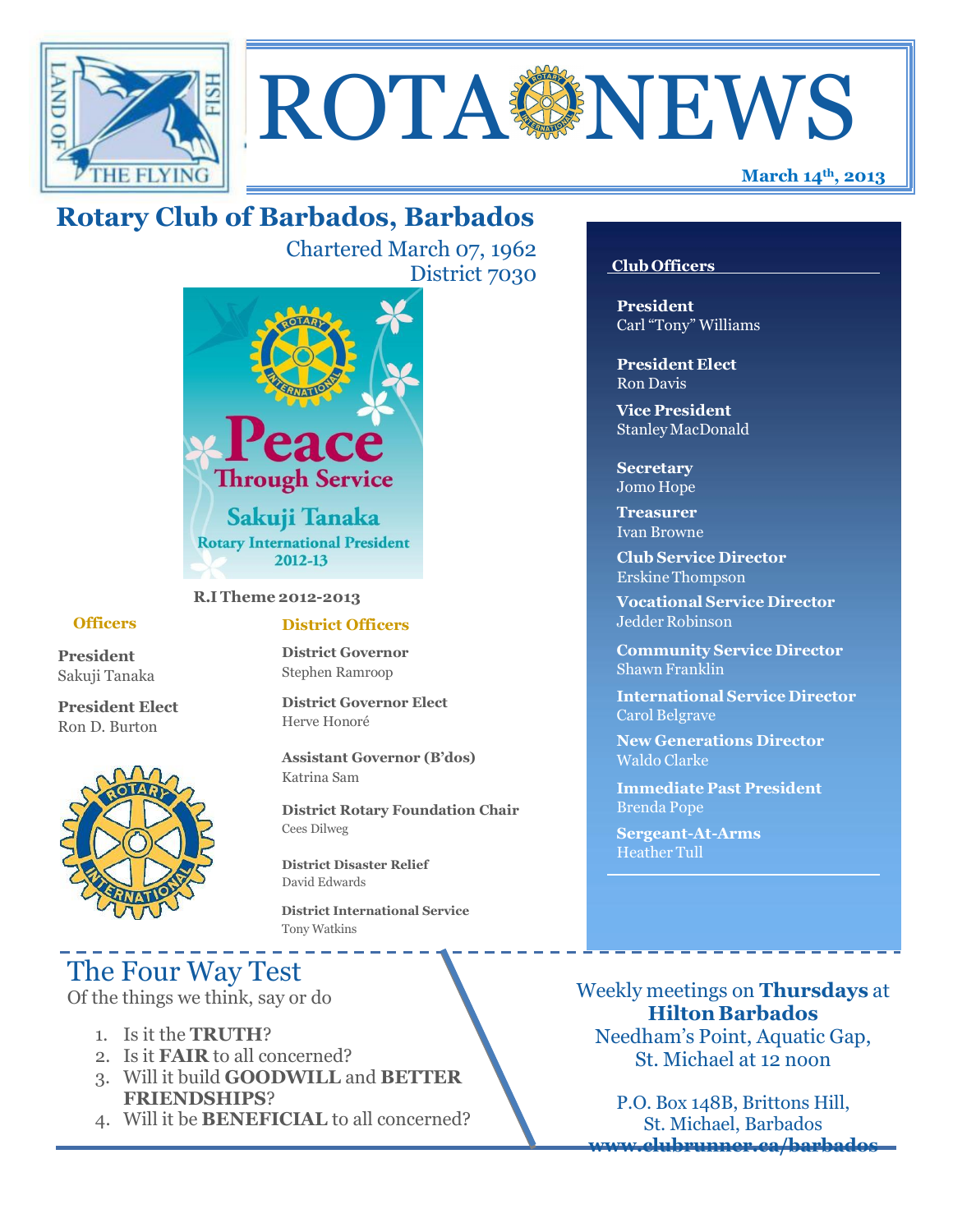#### **Global grant provides clean water for Turkish schools, builds Rotary awareness**

Turkish Rotarians have provided 2,500 students in four schools in Adana, Turkey, with new toilets and clean water facilities through a water and sanitation project supported by a Rotary Foundation global grant.

The project, sponsored by the Rotary clubs of Adana-Cukurova, Turkey, and Frutal, Minas Gerais, Brazil, demonstrates how Rotary's new grant model can enable Rotarians to reach more people in need and make a larger and more lasting impact by involving the community, having a measurable outcome, and building in sustainability.

The effort also shows how the grant model can be used to increase the public's awareness of Rotary. The Turkish club sponsored concerts by a chorus of Rotarians and Rotaractors in Istanbul and Adana, and arranged newspaper and television coverage, which helped raise funds for the project and publicize Rotary's role.

## **Assessing local needs**

The Turkish Rotarians began conducting a needs assessment in January 2011 to come up with a project that improved health and hygiene at local schools. The club is in District 2430, part of the Future Vision pilot, which is testing the Rotary Foundation's new grant model in advance of it being applied to all districts in July 2013.

After determining the shape of their project, the Rotarians sought an international sponsor, and discovered through RI's LinkedIn group that District 4770, also in the pilot, was looking for a partner for a global grant project with a focus on health.

The two districts stayed in contact through the Future Vision LinkedIn group, and later submitted a global grant application, with the Frutal club serving as international partner. The project addressed two of Rotary's areas of focus: water and sanitation and disease prevention and treatment.



**Rotary Club of Barbados Presents** 

# **Meeting Details**

At our Fellowship Meeting held on Thursday, March  $7<sup>th</sup>$ , 2013

Sgt-at-Arms: **Nicolas Waithe**

- Fines \$197.00
	- Raffle \$86.50
- Attendance 61%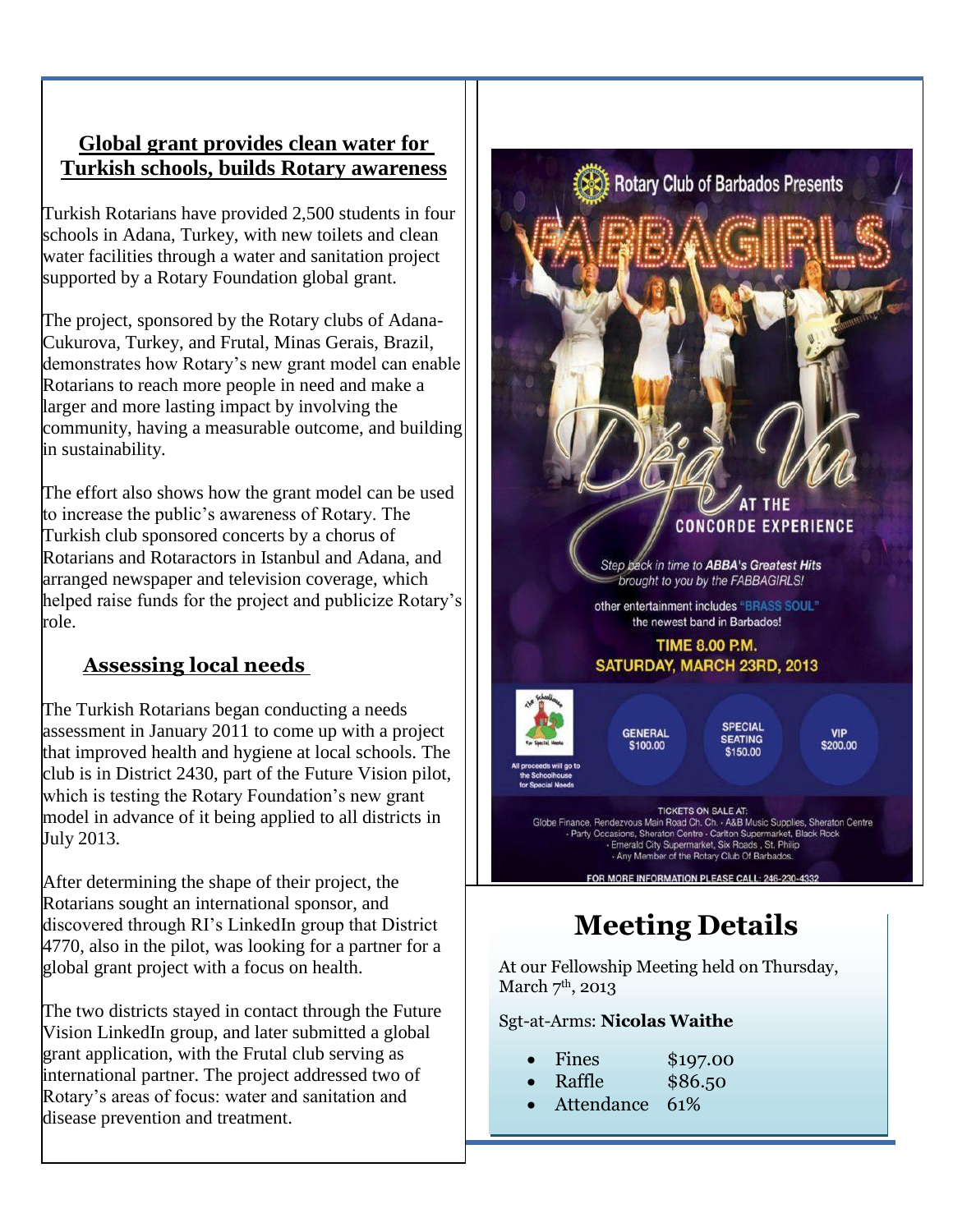## **Rotary condemns attacks targeting health workers in Nigeria**

Here is a statement from Rotary Foundation Trustee Chair Wilfrid J. Wilkinson concerning the attacks on health workers in Nigeria:

Rotary International joins the Government of Nigeria and our partners in the Global Polio Eradication Initiative in condemning recent attacks in Kano, Nigeria, that have killed and injured health workers.

We express our sympathy to the families affected, and thank all health workers for their heroic efforts to deliver vital health interventions to children the world over.

Rotary members in Nigeria -- and worldwide - remain committed to supporting the people of Nigeria and the fight to [end polio](http://www.rotary.org/en/ServiceAndFellowship/Polio/Pages/ridefault.aspx) forever.

Wilfrid J. Wilkinson, Chair The Rotary Foundation Trustees Rotary International

#### **Feature Photo**



Spouses of incoming district governors take part in the International Festival Talent Night during the 2013 International Assembly, Rotary's annual training event for future leaders. *Rotary International/Monika Lozinska*

## **RYLA Conference 2013 in Guyana**

It is with pleasure, as the RYLA Chair of District 7030 and on behalf of the District Governor and the planning committee that I write to formally inform you of the RYLA 2013 conference to be hosted In Guyana.

The conference is scheduled for March 21-24 in Georgetown Guyana under the theme "Peace begins with You-th". The program will be tailored for two age groups:14-18 and 19-30, and the Conference program topics will incorporate the principles of RYLA while realizing its aims.

Conference fees are set at US \$150.00 per participants inclusive of ground transportation, lunches, snacks and conference materials. Accommodation is being arranged at two city hotels with dual occupancy and breakfast included, the cost will be forwarded to you shortly.

We are therefore, looking forward to your support by sponsoring at least two participants from your Rotaract or Interact Clubs or any other youth organization.

Please feel free to contact us for any clarification or additional information.

We look forward to welcoming your delegates to RYLA 2013.

Yours in Rotary PAG Ivor RYLA Chair

#### **District Conference 2013 in Grenada**

Fellow Rotarians the District Conference Planning Committee is pleased to announce special conference rates for Rotarians and their Partners In Service attending District Conference 2013 to be held in Grenada. Rotarians who register with their Partnersin-Service on or before March 15, 2013 will receive a \$100.00USD reduction in their overall rate. This means that their overall total will be \$700.00USD instead of \$800.00USD.

We do look forward to your support and see you all in Grenada

Bashir Mohammed District 7030 ICT Chair